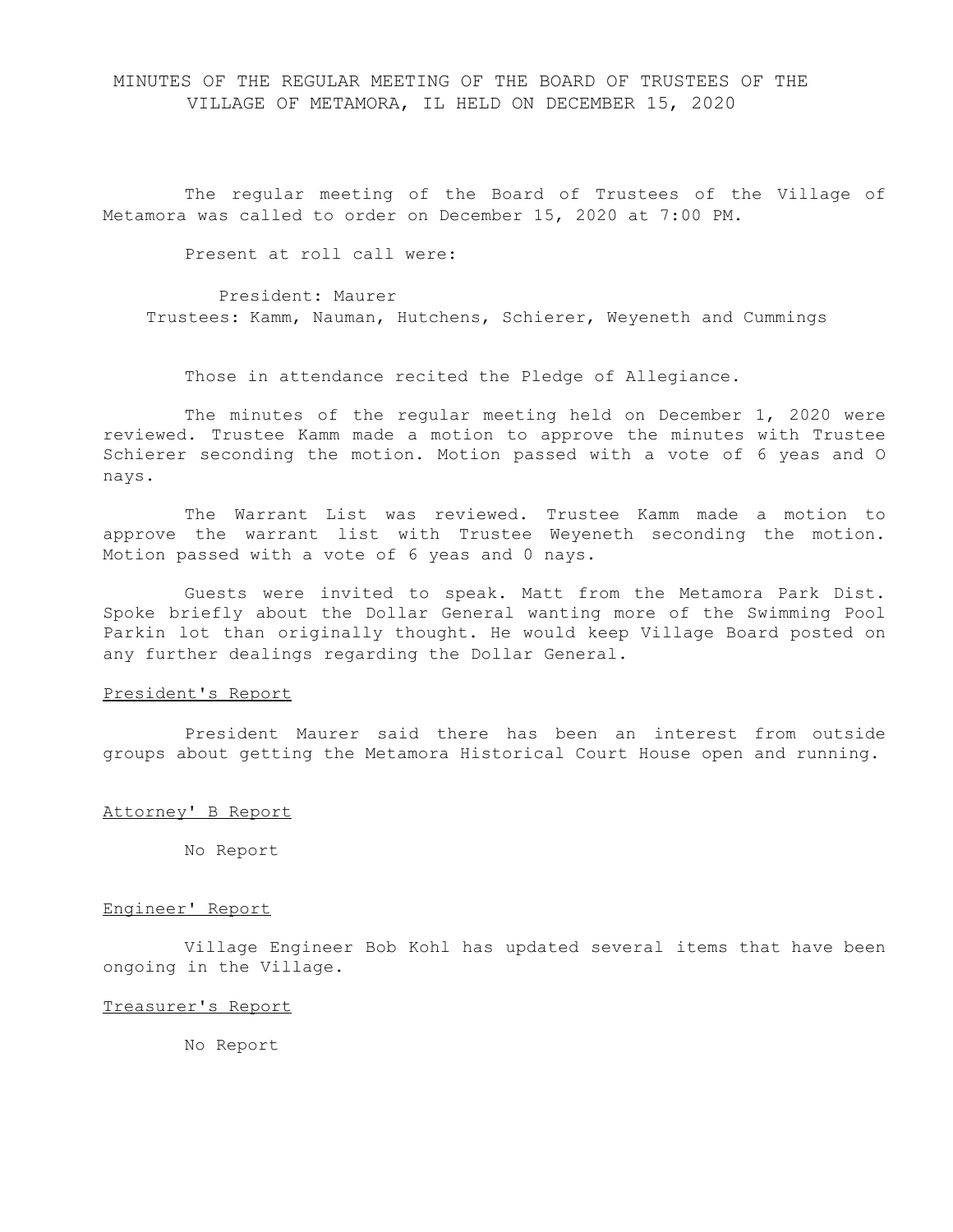#### Page 2

# MINUTES OF THE REGULAR MEETING OF THE BOARD OF TRUSTEES OF THE VILLAGE OF METAMORA, IL HELD ON DECEMBER 15, 2020

#### Public Works

Trustee Nauman reported that Non-Union employees had been talked to and that unused Vacation time would be paid out.

### Public Health & Safety (Police/ Fire/ ESDA

Trustee Kamm stated that the Police Contract is ready for Board acceptance.

# Finance, Economic Development, Insurance

No Report

# Employee Relations, Long Term Planning-Zoning, Hiking Biking Trail, Special Projects

No Report

#### Old Business

No Old Business

#### New Business

No new Business

#### Executive Session

President Maurer called for and executive session to discuss Police Contract

Motion was made by Trustee Kamm to go into executive session and seconded by Trustee Schierer. With a vote of 6 yeas and zero nays, motion passed and meeting adjourned at 7:43 PM

# Regular Meeting Resumes

The regular meeting resumed at 8:20PM with previous roll call present. With there being no further business to discuss, a motion was made by Trustee Nauman and seconded by Trustee Schierer to adjourn the meeting. Motion passed with a vote of 6 yeas and 0 nays. Meeting adjourned at 8 :25P.M.

C)